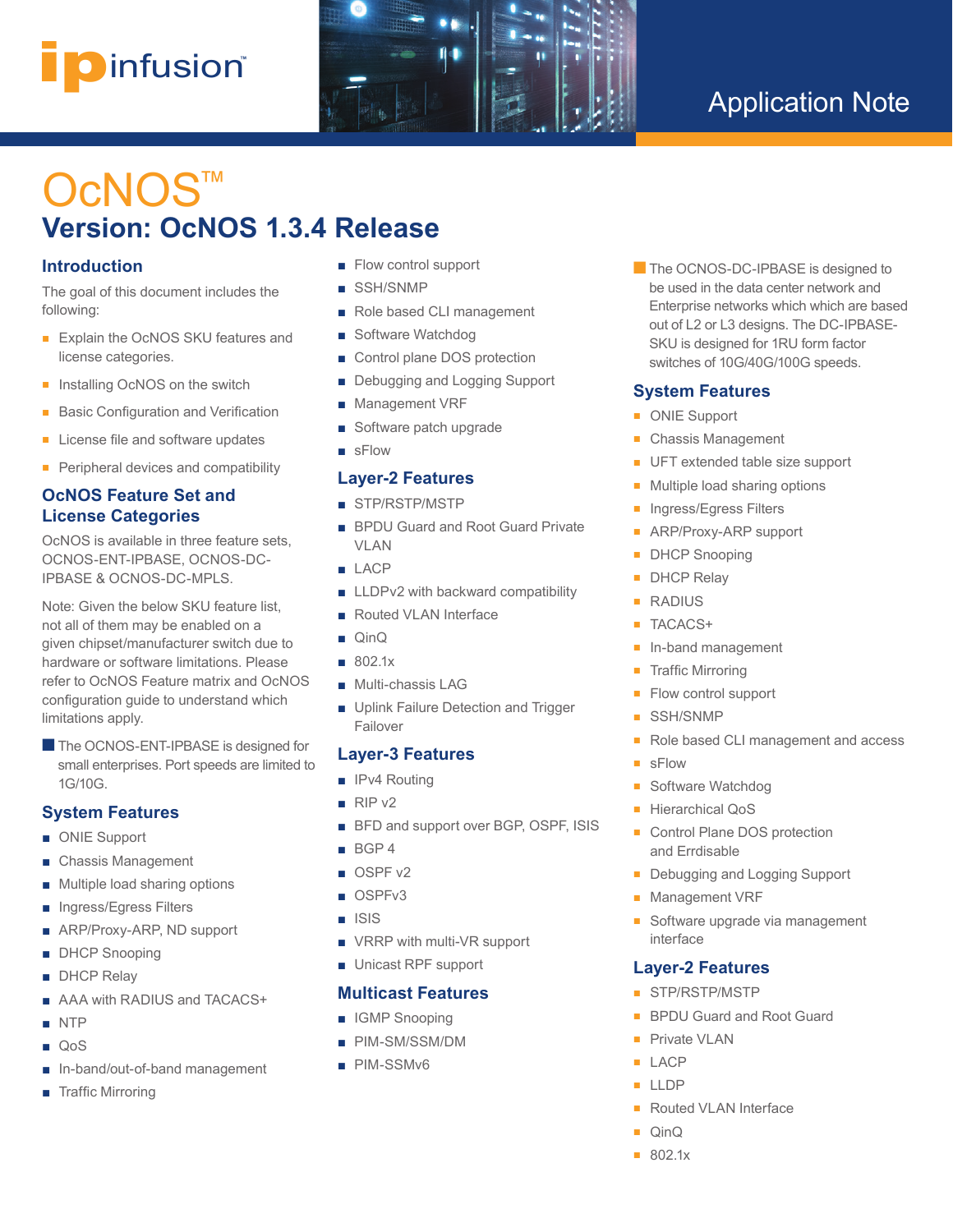- Multi-chassis LAG
- Uplink Failure Detection and Trigger Fail-over
- VXLAN with EVPN

## **Layer-3 Features**

- IPv4 Routing
- VRF Support
- RIP v2
- Segment Routing OSPFv2 support
- BFD and support over BGP, OSPF, ISIS
- BGP 4
- OSPF v2
- OSPF v3
- VRRP with multi-VR support

#### **Data Center Features**

- DCBX, PFC, ETS and QCN support
- TRILL

## **Multicast Features**

- IGMP Snooping
- PIM-SM/SSM/DM
- PIM-SSMv6
- The OCNOS-DC-MPLS is designed to be used in the data center network and Enterprise network swhich which are based out of L2 or L3 designs. The DC-MPLS-SKU is designed for 1RU form factor switches of 10G/40G/100G speeds.

## **System Features**

- ONIE Support
- Chassis Management
- UFT extended table size support
- Multiple load sharing options
- Ingress/Egress Filters
- ARP/Proxy-ARP support
- DHCP Snooping
- DHCP Relay
- AAA with RADIUS and TACACS+
- In-band management
- Traffic Mirroring
- Flow control support
- SSH/SNMP
- Role based CLI management and access
- Sflow
- Software Watchdog
- Hierarchical QoS
- Control Plane DOS protection and Errdisable
- Debugging and Logging Support
- Management VRF
- Software patch upgrade

#### **Layer-2 Features**

- STP/RSTP/MSTP
- BPDU Guard and Root Guard
- Private VLAN
- LACP
- AAA with RADIUS and TACACS+
- Routed VLAN Interface
- QinQ
- 802.1x
- Multi-chassis LAG
- Uplink Failure Detection and Trigger Fail-over
- VXLAN with EVPN support

## **Layer-3 Features**

- IPv4 Routing
- VRF Support
- RIP v<sub>2</sub>
- Segment Routing OSPFv2 support
- BFD and support over BGP, OSPF, ISIS
- BGP 4
- OSPF v2
- OSPFv3
- VRRP with multi-VR support

#### **MPLS Features**

- MPLS
- LDP and RSVP Support
- RSVP FRR
- VPLS with LDP & BGP Signaling
- VPWS with 1:1 backup support



- RSVP TE and DS-TE
- MPLS-DiffServ Support

## **Data Center Features**

■ DCBX, PFC, ETS and QCN support

#### **Multicast Features**

- IGMP Snooping
- PIM-SM/SSM/DM
- MSDP Support

## **Installing OcNOS**

OcNOS can be installed on the hardware platform, using ONIE. ONIE stands for Open Network Install Environment, it is an open initiative which allows for multiple install methods for the network operating system on network switches (Refer to www.onie.org for more information).

The switch comes factory manufactured with the base ONIE installer. When the switch is powered on the ONIE installer software attempts to load the network operating system. It attempts to load the operating system by either one of the many ways like http, ftp or tftp.

In order to load OcNOS into the switch using http, the preferred mechanism is to connect the management port to a DHCP server. Boot the switch and choose install ONIE using DHCP option. The DHCP server in turn gives the http download URL path to the switch. For other methods of loading OcNOS image please refer to "Chapter: Installation and Recovering OcNOS" in the OcNOS Configuration Guide.

After the OcNOS installation is over, ensure successful installation by running network



DHCP Server, hosting http service and OcNOS image

\*\*available without NETCONF